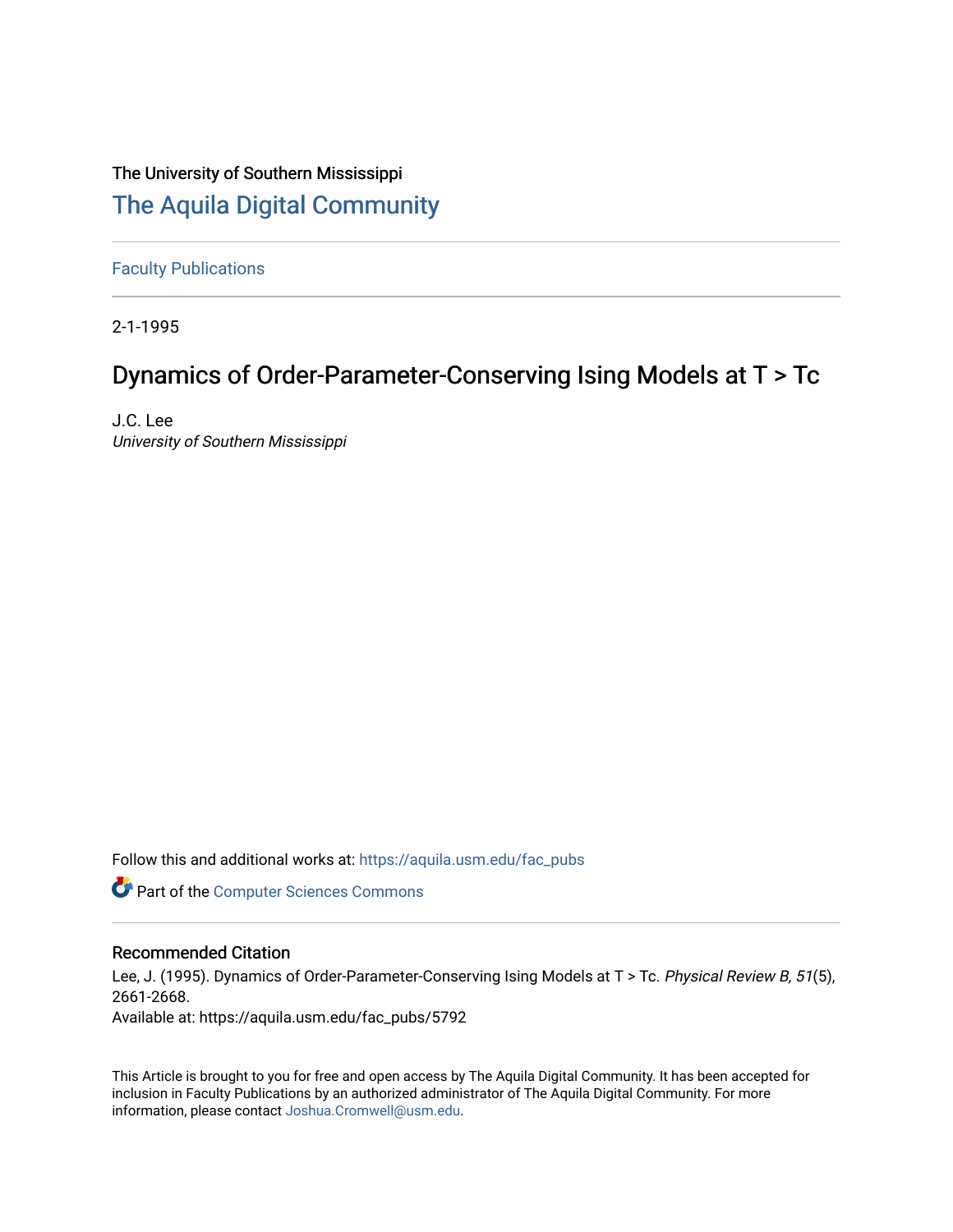## Dynamics of order-parameter-conserving Ising models at  $T > T_c$

### J. C. Lee

Physics Department and Program in Scientific Computing, University of Southern Mississippi, Hattiesburg, Mississippi 39406-5046 and Physics Department and Center for Theoretical Physics, Seoul National University, Seoul 151-742, Korea (Received 5 July 1994; revised manuscript received 24 October 1994)

The dynamics of spin fluctuations in nonequilibrium and equilibrium states is studied in the one-phase region above  $T_c$ . The equal-time structure factor is computed after quenching the system from an infinite temperature to  $T>T_c$ . The result shows growing spatial patterns which can be scaled with temperature-dependent scaling functions. The different-time (dynamic) structure factor is computed by taking time averages while the system is fluctuating in equilibrium states. The equilibrium autocorrelation decays following a diffusive exponential term and a slower but transient term. The relaxation rate due to the diffusion supports the dynamic scaling.

#### I. INTRODUCTION

The dynamics of concentration fluctuations in binary systems has been studied in the past, both in nonequilibrium states and in equilibrium states. When a system is suddenly quenched from the disordered one-phase region to the stable part of the two-phase coexistence region at  $T < T_c$ , the displaced system begins to separate into two stable phases. At late times the system enters a scaling regime where the domain structures at different times are statistically similar apart from the scale change due to the growing domain size. This scaling has been the subject of intensive investigation during the last two decades.<sup>1-4</sup> If the system is quenched to  $T=T_c$ , a different scaling, and thus a different growth law, applies for the  $d$ ynamics.<sup>4,5</sup>

The case of  $T > T_c$  has received very little attention. This is probably because there is no asymptotic global phase separation in this temperature regime and, moreover, the equilibrium state is reached in a finite amount of time even in infinite systems and therefore one would not suspect scaling behavior. But Bortz et  $al$ .<sup>6</sup> and Marro et  $al$ .<sup>7</sup> showed in their early pioneering investigations that there is a peak in the equal-time structure factor which grows with time and that the peak position moves in the direction of decreasing wave vectors as time progresses. Subsequently, Binder and Stauffer<sup>8</sup> and Binder $9$  proposed a power law for the growth kinetics which suggests scaling. In addition, experiments by Jefferson, Petschek, and Cannell<sup>10</sup> with binary liquids showed that the relaxation time (of the equal-time structure factor) exhibits scaling behavior. All of this is enough motivation to explore the possibility of scaling in the one-phase region. We carry out this effort in Sec. II. We compute the structure factor of an Ising model with a conserved order parameter (IMCOP) and examine whether the structure factor itself exhibits any kind of scaling behavior. The result turns out to be that it does.

Now with regard to the equilibrium dynamics, the IM-COP is believed to belong to the same dynamic universal-COP is believed to belong to the same dynamic universal-<br>ity class as model  $B$  of Hohenberg and Halperin,<sup>11</sup> the critical dynamics of which is well understood. Our purpose in computing the dynamic structure factor of an IMCOP is as follows. One of the current issues in the equilibrium dynamics of phase-separating binary systems is centered on the decay pattern of the intensity-intensity autocorrelation function of binary liquids in porous media.  $12-14$  When dilute silica gel is used as the medium, the autocorrelation function shows an extremely slow decay pattern in the one-phase region near the two-phase boundary.<sup>13</sup> This decay pattern cannot be explained by present theory. Binary liquids in macroporous glasses also show other kinds of puzzling behavior in the decay pattern of the intensity-intensity autocorrelation func- $\mu$ <sub>14</sub> Due to the complex nature of the disordering effects of the porous media, the ultimate theory is unlikely to emerge soon and computer simulations may provide some useful clue. To that end, the IMCOP with an added term for the disordering effects would be a good model, but unfortunately the pure IMCOP itself is notorious for transient behavior which tends to slow down the dynamics. Thus, without an actual study of the pure IMCOP, it may be difficult to sort out the effects of the disorder from those of the pure IMCOP.

The equilibrium dynamics of the pure IMCPO has been investigated by Binder<sup>9</sup> and by Heilig et al.,<sup>15</sup> but the present author has not been able to locate any attempts to data to compute the dynamic structure factor itself as a function of all wave vectors and time. Thus we carry out this computation in Sec. III. We find that the IMCOP is indeed plagued by transient behavior even in the one-phase region. The transient behavior appears in the guise of an activated dynamics, but the relaxation time due to the "activation" is actually shorter than the relaxation time due to the diffusion. Thus the transient part does not affect the late-time behavior and can be removed. The relaxation time obtained from the remaining part supports the dynamic scaling. Some additional discussions follow in Sec. IV.

#### II. THE NONEQUILIBRIUM DYNAMICS **AFTER OUENCHING**

A total number of  $N = 256 \times 256$  spins are placed on a square lattice with periodic boundary conditions. The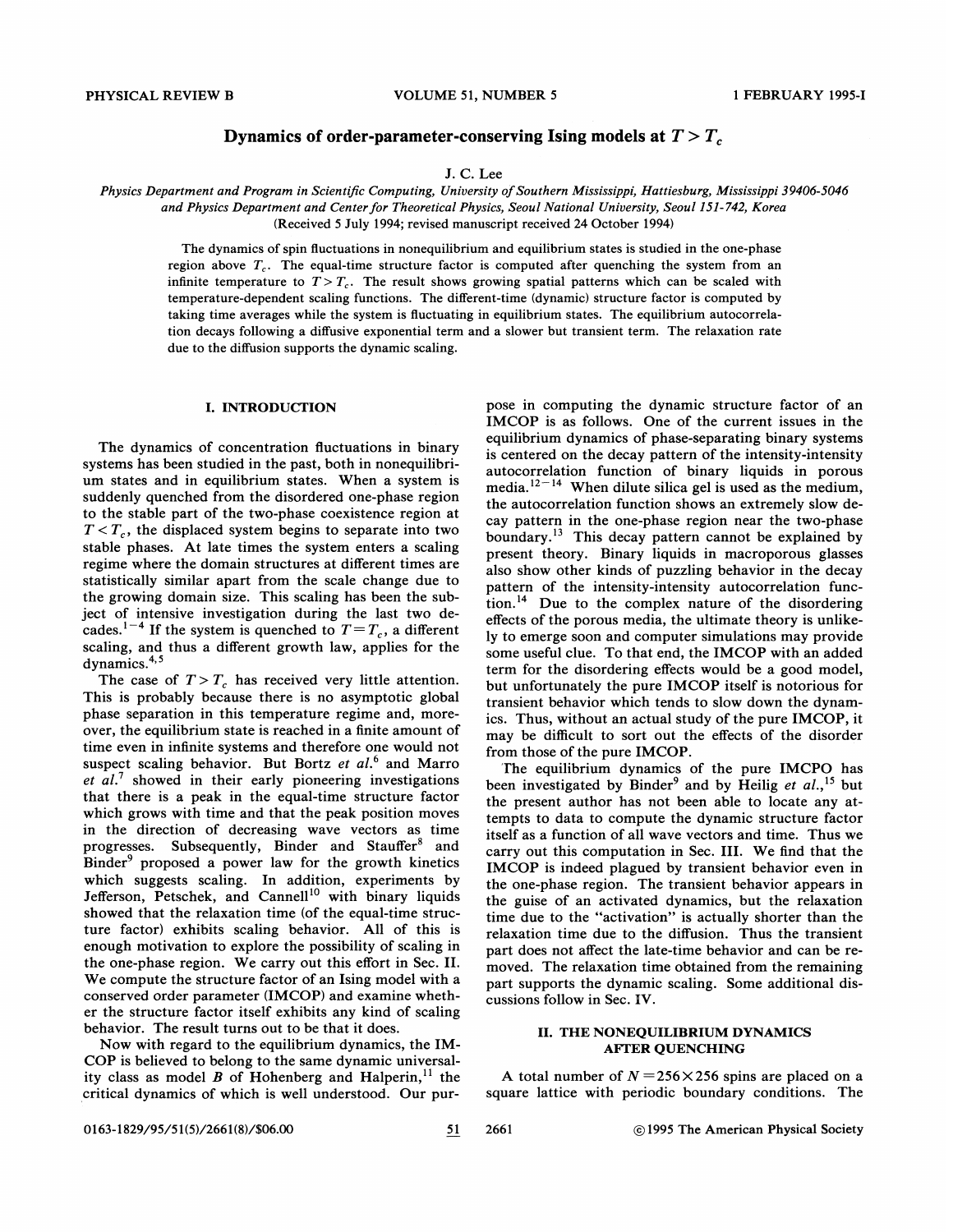$J. C. LEE$  51

where  $L = 256$ .

Hamiltonian is given by  $H = -\sum_{(i,j)} S_i S_j$ , where  $S_i$ ,  $S_j$  = +1 (species *A*) or -1 (species *B*), and  $\langle i, j \rangle$ refers to all nearest-neighbor (NN) pairs. The time evolution is governed by the spin exchange dynamics which allows exchanges of NN pairs only. In one "sweep through the lattice," each NN pair is called (from a prepared table)  $\frac{1}{2}$  times on average for an exchange (thus each spin is tried twice on average), and each trial exchange succeeds with probability min $[1, \exp(-\Delta H / T)]$ , where  $\Delta H$  is the change in energy due to the proposed exchange and  $T$  is the temperature.

The system is quenched from a random initial state to  $T/T_c = 1.1, 1.01, 0.99,$  and 0.676, where  $T_c$  is the transition temperature. As the spins relax, we monitor the spin fluctuation,

$$
\rho_q(t) = N^{-1} \sum S_i(t) \exp(i r_i \cdot q) , \qquad (1)
$$

and measure the equal-time structure factor given by

$$
S(q,t) = \langle \rho_q(t)\rho_{-q}(t) \rangle , \qquad (2)
$$

where time  $t$  is represented by the number of sweeps through the lattice. The ensemble average is taken over

When the system is quenched into the one-phase region near  $T_c$ , there is no asymptotic global phase separation. But the thermal fluctuations create patches of local patterns which bear some resemblance to those in the twophase region. As can be seen in Figs. <sup>1</sup> and 2, these patches actually show a growing spatial pattern. Notice how the results for  $T/T_c > 1$  in Fig. 1 are similar to those for  $T/T_c < 1$  in Fig. 2. Moreover, as Figs. 3 and 4 show, the growing patterns may be scaled in the form of,

$$
S(q,t)/S(q_m,t) = F(q/q_m(t)), \qquad (3)
$$

where  $q_m$  is the wave vector corresponding to the peak.<sup>2</sup> The scaling functions are different, however, from that of the deep quench shown in the bottom of Fig. 4 and change with the temperature. These temperature-





FIG. 1. The equal-time structure factor  $S(q, t)$  at  $T/T_c = 1.1$ (the top figure) and at  $T/T_c = 1.01$  (the bottom figure). Here and in all following figures, the wave vector  $q$  is given in units of  $2\pi/L$  where  $L = 256$ .

FIG. 2. The equal-time structure factor  $S(q, t)$  at  $T/T_c = 0.99$  (the top figure) and at  $T/T_c = 0.676$  (the bottom figure).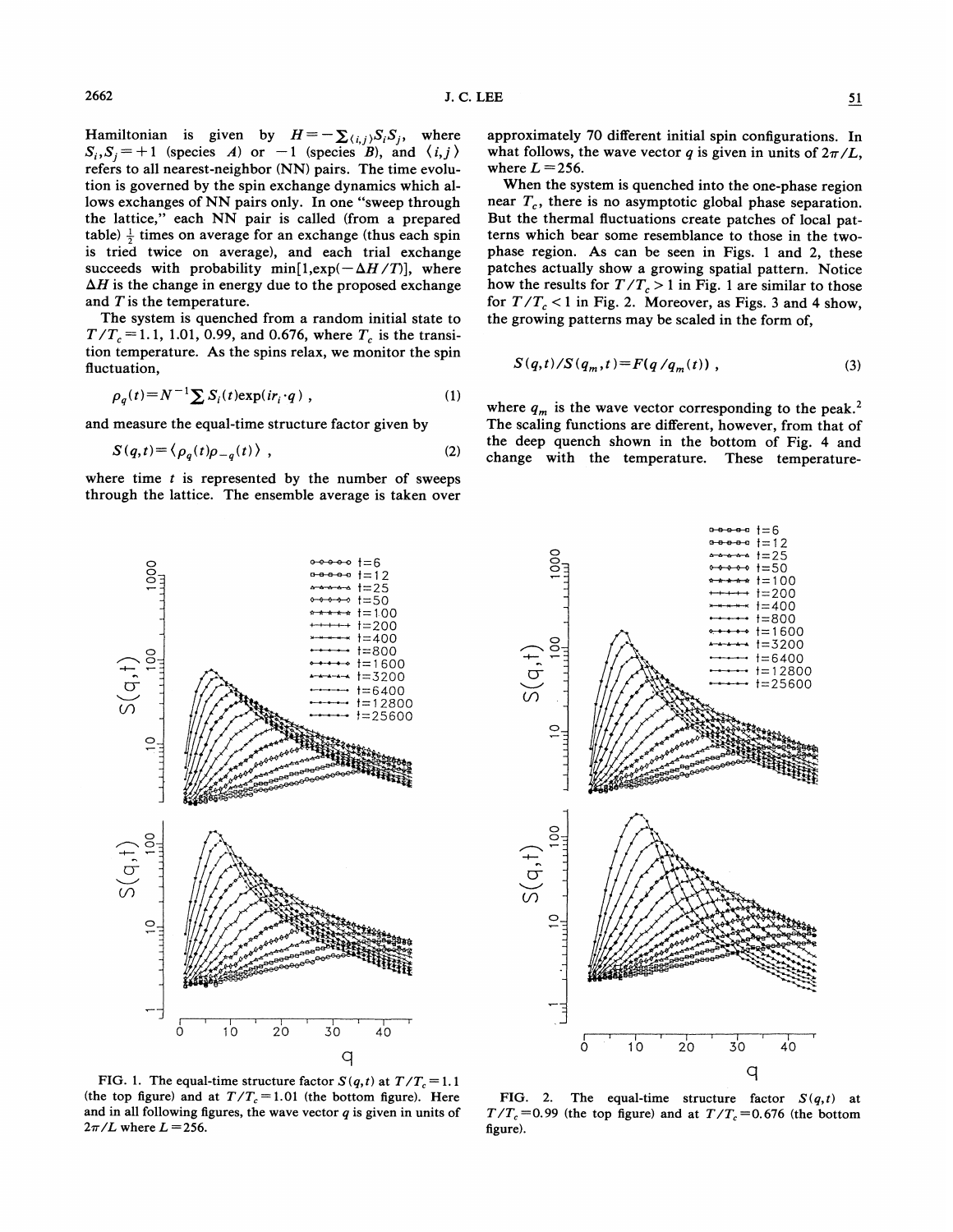dependent scaling functions are quite similar to those of off-critical quenches to  $T < T_c$ ,<sup>2</sup> but on closer examination we find that they are different. Thus the scaling does not carry the kind of universality that it has deep in the two-phase region. We will return to this discussion later in Sec. IV.

We now compute the nonequilibrium autocorrelation function<sup>16</sup>

$$
D(q,t) = \langle \rho_q(t) \rho_{-q}(0) \rangle \tag{4}
$$

where  $t = 0$  refers to the initial time immediately after the

quench. Figures 5 and 6 show the results which display both relaxation and growth processes. The autocorrelation grows in the regime of small wave vectors and relaxes to zero in the regime of large wave vectors. The growth regime becomes narrower and narrower as time progresses which reflects the distribution of the growing domain sizes. The relaxation regime also becomes narrower and shifts toward smaller wave vectors. This makes the division between the two regimes quite dramatic at late times. Figures 7 and 8 show that  $D(q, t)$ may be scaled as

$$
D(q,t)/D(q_m,t) = G(q/q_m(t)) \tag{5}
$$



FIG. 3. Scaling plot for  $S(q,t)$  at  $T/T_c = 1.1$  (the top figure) and at  $T/T_c = 1.01$  (the bottom figure).



FIG. 4. Scaling plot for  $S(q,t)$  at  $T/T_c = 0.99$  (the top figure) and at  $T/T_c = 0.676$  (the bottom figure).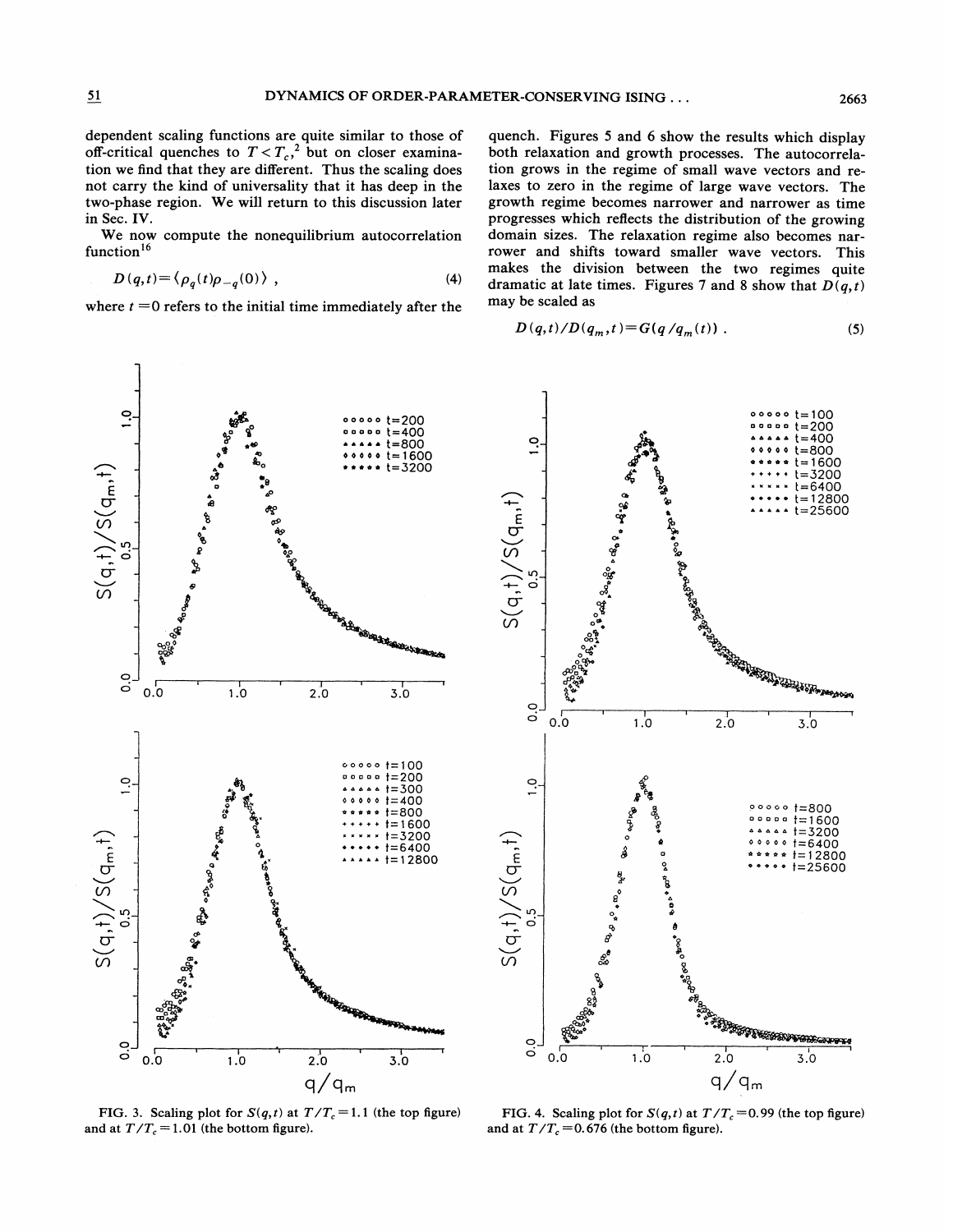The same nonequilibrium autocorrelation function has been studied very recently by Alexander, Huse, and Janowsky<sup>5</sup> in position space and for the quench temperature  $T = T_c$ .

#### **III. THE EQUILIBRIUM DYNAMICS**

To investigate the spin fluctuation at equilibrium, we now thermalize the spins for a long time until the system reaches its equilibrium state and then measure the dynamic structure factor defined by

$$
C(q,t) = \langle \rho_a(t+t_0)\rho_{-a}(t_0) \rangle \tag{6}
$$

where the average is taken over different initial times  $t_0$ .



FIG. 5.  $D(q,t)$  at  $T/T_c = 1.1$  (the top figure) and at  $T/T_c = 1.01$  (the bottom figure).

about five averages each over about 70 to 100 different  $t_0$ . This is repeated over five different initial spin configurations. Because of the long waiting period, our computations have been limited to  $T/T_c = 1.2$ , 1.1, and 1.05. The measurements were taken at times given by  $t_i = t_1 2^{(i-1)}$  where  $i = 1, 2, 3, \ldots n$ . For  $T/T_c = 1.2$  and 1.1,  $t_1 = 2$ , and  $n = 10$ . For  $T/T_c = 1.05$ ,  $t_1 = 6$ , and  $n = 9$ . The results for  $T/T_c = 1.1$  are shown in Fig. 9. It appears that there is no long-lasting tail. To examine the decay pattern in more detail, we now plot the data in Fig.



FIG. 6.  $D(q,t)$  at  $T/I_c = 0.99$  (the top figure) and at  $T/T_c$  = 0.676 (the bottom figure).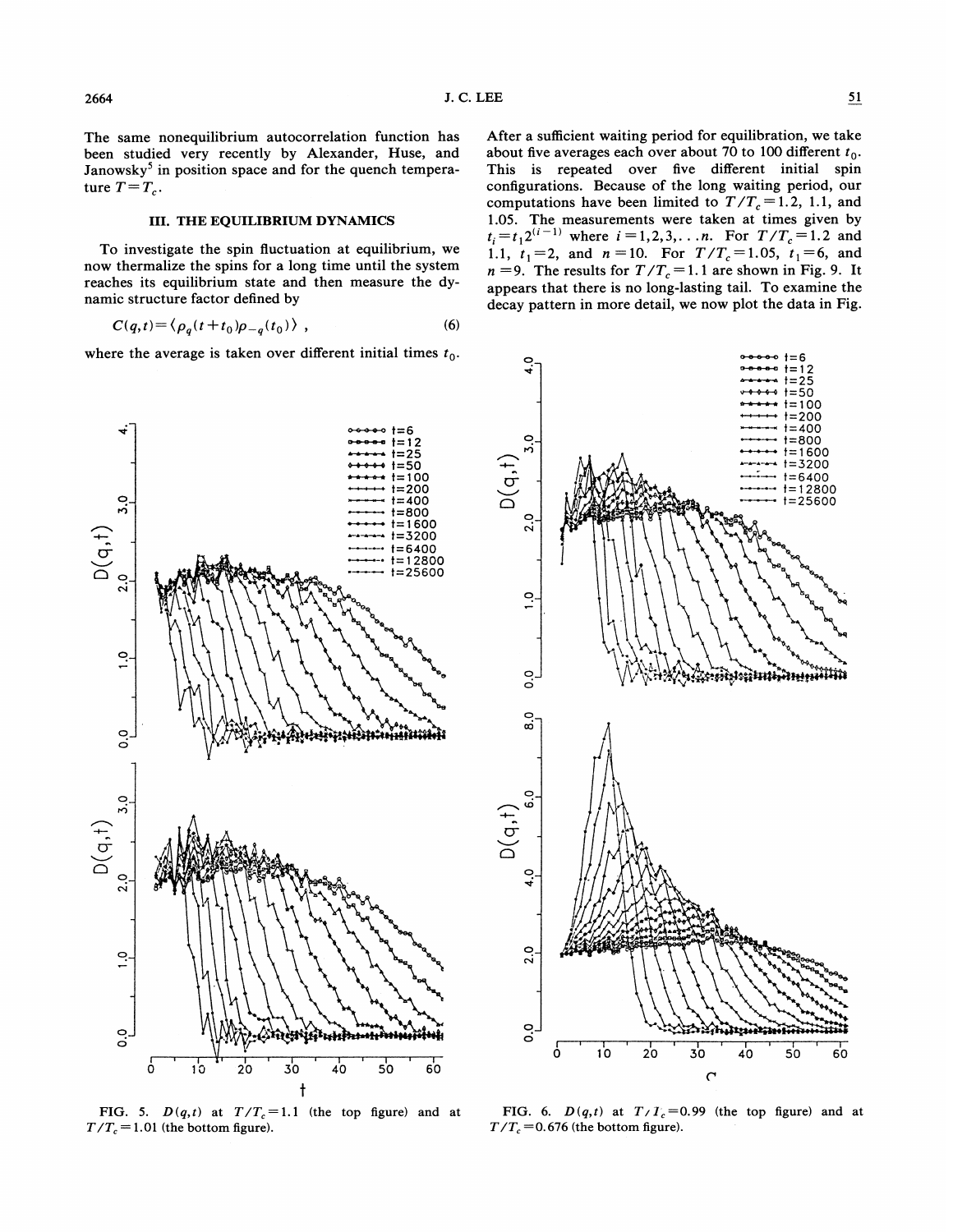correlation decays following the exponential diffusive dynamics at early times. At late times, however, there is a notable deviation from the exponential decay. The deviation may be fitted reasonably well by adding another term, as follows:

$$
C(q,t) = A_1 \exp(-\Gamma_q t) + A_2 \exp\{-[\ln(t)/\ln(\tau_A)]^2\},
$$
 (7)

where the second term implies activation dynamics.<sup>17</sup> This is unfortunate because the quantity of primary interest,  $\Gamma_a$ , now has to be determined alongside as many as three other parameters. Moreover, the second term makes the slow relaxation in the regime of small  $q$  even slower. As a result, our measuring time was not long enough for  $q < 25$ ; the measuring stopped long before the effect of the transient behavior died out. In the regime of large  $q$ , on the other hand, the exponential term dies out quite rapidly, which requires very frequent measurements for a reliable information on the exponential term. Un-



FIG. 7. Scaling plot for  $D(q, t)$  at  $T/T_c = 1.1$  (the top figure) and at  $T/T_c = 1.01$  (the bottom figure).



FIG. 8. Scaling plot for  $D(q,t)$  at  $T/T_c = 0.99$  (the top figure) and at  $T/T_c = 0.676$  (the bottom figure).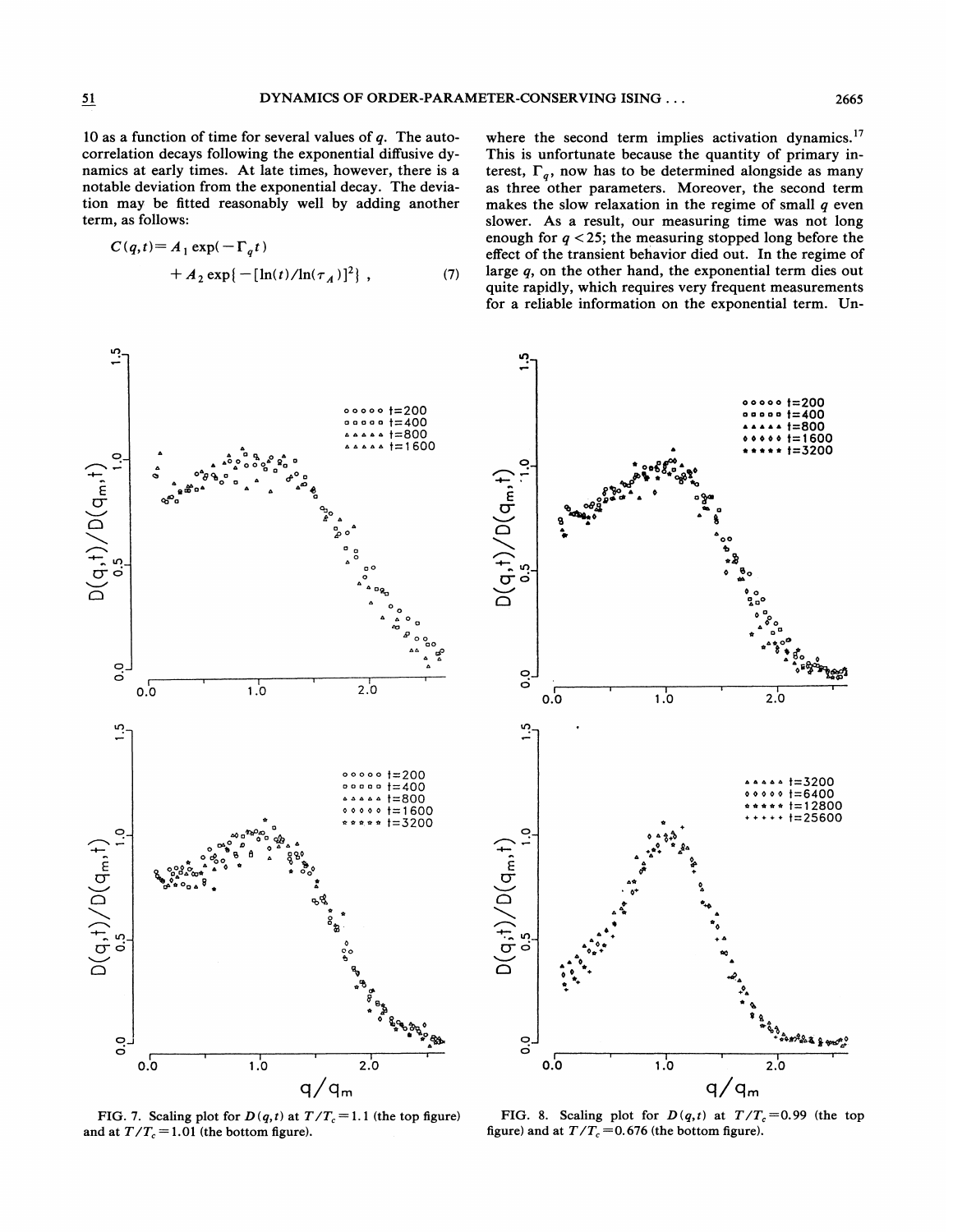

FIG. 9. The dynamic form factor  $C(q, t)$  at  $T/T_c = 1.1$ .

fortunately our measurements were not frequent enough. This leaves only the regime  $25 < q < 55$  where our data fit<sup>18</sup> is reliable.

The ratio  $A_2/(A_1 + A_2)$  is plotted in Fig. 11(a). The deviation from the exponential decay increases with increasing q. Thus the effect of the second term is more ap-



FIG. 10. The relaxation pattern of  $C(q, t)$  is highlighted at early times for several values of wave vectors. The fitted area points (not shown in the figure) are connected by straight dotted lines. Ten data points are used for the fit of which the last two are not shown in this figure.



FIG. 11. (a) The <sup>q</sup> dependence of the relative amplitude of the nonexponential term. (b) Comparison of the two relaxation times.

preciable in small length scales, as is true when there are true energy barriers. In contrast to cases of true energy barriers, however, the activation relaxation time  $\tau_A$  is actually shorter than the diffusion relaxation time relation that the diffusion relation time<br> $r_D = 1/\Gamma_q$  as Fig. 11 (b) shows. While this seems reasonably certain for large wave vectors, it is less certain for small wave vectors  $q \le 25$  as our data are not reliable in this regime. But the following observation proves helpful. Notice that the difference between  $\tau_A$  and  $\tau_D$  increases with decreasing  $q$ , but the trend seems to be changing at  $q = 25$ . To find out how much this is due to the insufficient measuring time, we intentionally decreased the measuring time for  $q = 25$  by ignoring the last two late-time data in the fit. This decreased  $\tau_D$  by less than a factor of 2 but increased  $\tau_A$  by about 4 orders of magnitude. On the basis of this observation we believe that if the measuring time had been large enough, the data for  $\tau_A$  at  $q=25$  would have been smaller than shown in the figure and the trend would have continued.

Now we test the dynamic scaling<sup>11,19</sup> which may be written in the form of

$$
\Gamma_q = \xi^{-z} f(q\xi) \tag{8a}
$$

or

$$
\Gamma_q = q^z g(q\xi) \tag{8b}
$$

where  $\xi$  is the correlation length and z is the dynamic exponent. We try the scaling with the known value of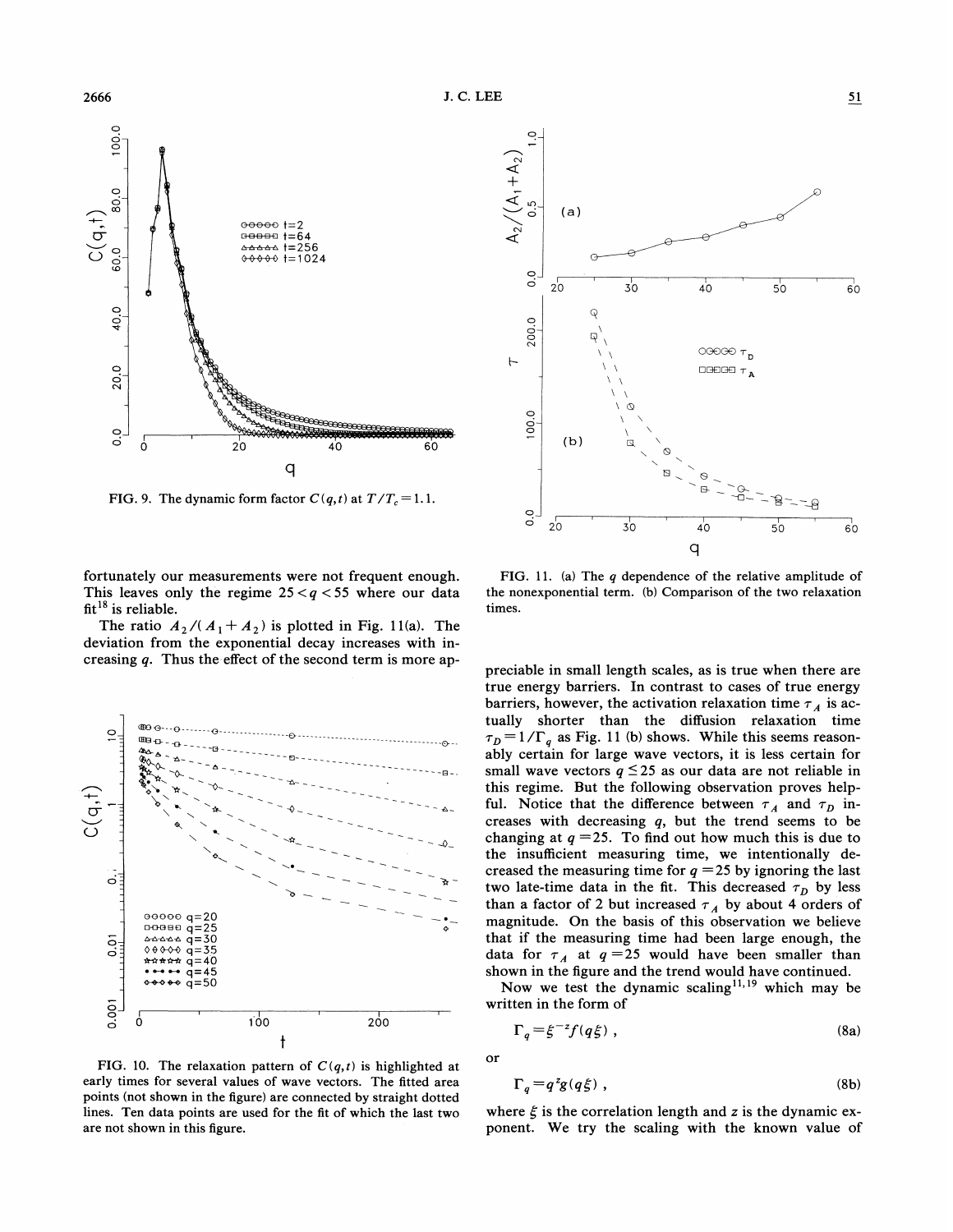

FIG. 12. Scaling plot for the decay rate  $\Gamma_q$  in the form of Eq. 8(a).

 $z = 4 - \eta = 3.75$ . The results are shown in Fig. 12 for Eq. 8(a) and in Fig. 13 for Eq. 8(b). For the data points in these figures, q ranged from approximately 25 to 55. The temperature differs from  $T_c$  by as much as 20%, but with  $v=1$  the correlation length is not negligible. The resultant scaling variable  $q\xi$  covers less than two decades, all within the critical regime  $q\xi > 1$  but not within the critical limit  $q\xi \gg 1$ . With these provisos, the results show



FIG. 13. Scaling plot for the decay rate  $\Gamma_q$  in the form of Eq. 8(b).

reasonably convincing scaling behavior.

The scaling functions show power-law behavior of  $f(x) \sim x^{3.26}$  for Eq. 8(a) and  $g(x) \sim x^{-0.43}$  for Eq. 8(b). The two values 3.26 and  $-0.43$  are consistent with the chosen value of  $z = 3.75$  since Eqs. 8(a) and 8(b) together imply  $f(x)=x^2g(x)$ , which is approximately satisfied in this case. The appearance of power-law behavior is only local in the scaling variable; the value 3.26 would become 2 in the limit of small x and 3.75 in the limit of large x. In the above we tested the scaling with the correct value of z. How sensitive is the scaling to the choice of z? It is not very sensitive. If the correct value of z were to be determined by the scaling test, it would be deemed to be in the range of  $z = 3.70 \pm 0.05$ .

#### IV. DISCUSSIONS AND SUMMARY

We have studied two different kinds of dynamics of the pure Ising model with a conserved order parameter (IM-COP). In Sec. II we computed both the equal-time structure factor  $S(q, t)$  and the nonequilibrium autocorrelation function  $D(q, t)$ , after quenching the system from an infinite temperature to a final temperature above  $T_c$ . For comparison, we have also performed the same computation for  $T < T_c$ . Both  $S(q, t)$  and  $D(q, t)$  exhibit scaling behavior but with temperature-dependent scaling functions. Returning back to Figs. 3 and 4, examine how the scaling function of  $S(q, t)$  changes as the quench temperature is raised from  $T/T_c = 0.676$  to  $T/T_c = 1.1$ . The result for  $T/T_c = 0.676$  represents the zero-temperature scaling which shows a peak at  $y = q/q_m = 1$  with more or less symmetric shoulders on its two sides. The result for  $T/T_c = 0.99$  shows a difference from this pattern as the two shoulders are notably asymmetric. Thus, even in the two-phase region, if the temperature is very close to  $T_c$ , the zero-temperature scaling is corrected. The nonequilibrium dynamic renormalization<sup>4</sup> cannot quite drive the system to  $T = 0$ .

When the temperature is raised from  $T/T_c = 0.99$  to  $T/T_c = 1.01$ , there is no notable change in the scaling function. When the temperature is further raised to  $T/T_c = 1.1$ , however, the two shoulders become far more asymmetric than before. But the scaling is now limited only to a much shorter period. This is an important difference between  $T < T_c$  and  $T > T_c$ . In an infinite system, this difference would be far more dramatic. The system would take an infinite amount of time to reach its equilibrium state in the two-phase region. In the onephase region, on the other hand, the infinite system would take a finite amount of time because the phaseseparated domains do not grow to an infinite size. Therefore the asymptotic behavior is quite different in the twophase region and in the one-phase region, but the difference lies mainly in the time scale and the manner in which the displaced systems evolve toward their equilibrium states is remarkably similar. Thus the asymptotic scaling exists only in the two-phase region, but it has a rather remarkable precursor in the one-phase region. Since the scaling is not asymptotic, it is presumably not related to any fixed point behavior.